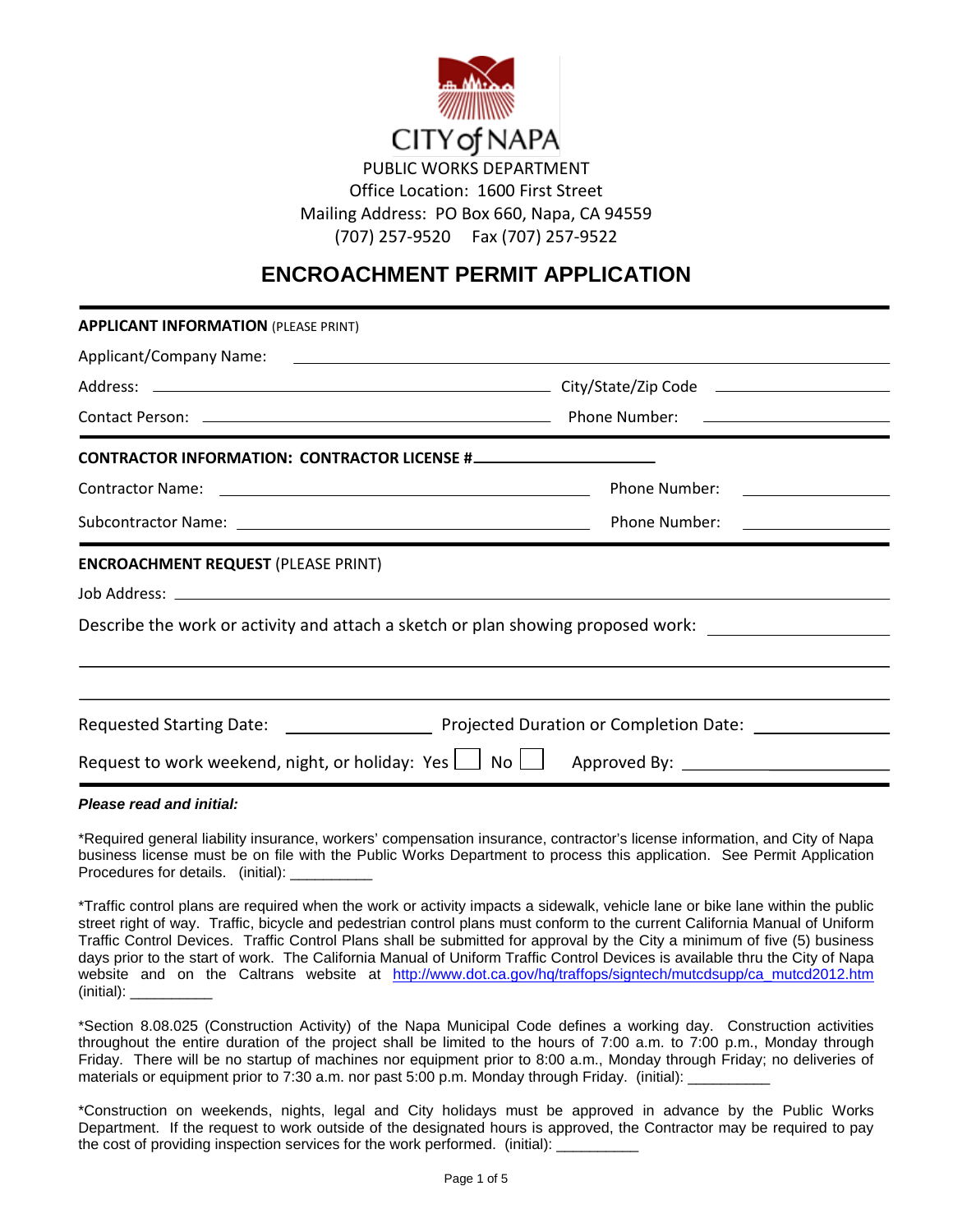If you are interested in applying for an encroachment permit from the City of Napa Public Works Department, please be advised that you will need certain items as part of your completed *Encroachment Permit Application,* as described in the following sheets (see attached):

- Part A: Filing Instructions
- Part B: Insurance Requirements
- Part C: Property Owner's Certification In-Lieu of Workers' Compensation Insurance

If after reading the attached sheets completely more information or clarification is needed, City of Napa **Public Works Department staff** can provide information on the appropriate items pertinent to your specific permit application. The Public Works Department, located at 1600 First Street, is open to the public Monday through Friday, from 8:00 AM - 12:00 noon and from 1:00 - 5:00 PM. You can also contact our staff by telephone at (707) 257-9520.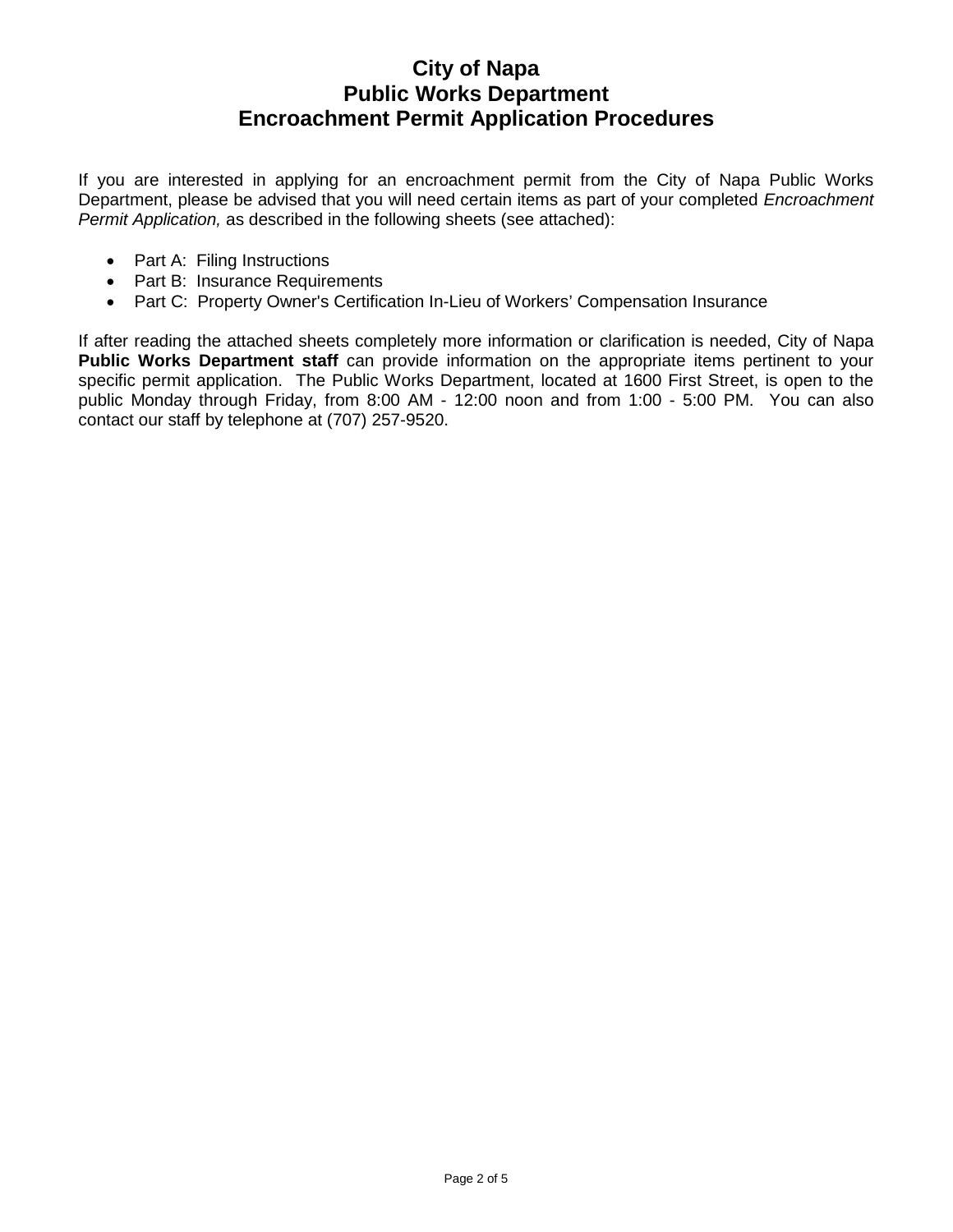# **Part A Filing Instructions**

Encroachment permit applications shall be submitted to the Public Works Department to allow sufficient time to process the application. A minimum of 24 hours is needed to process a routine permit.

#### **I. Contractor Filing Instructions**

Encroachment permit applications shall be submitted by the Contractor who is going to perform the work. The application shall contain the following information:

- a. Contractor's State license number and expiration date
- b. Contractor's City business license number and expiration date
- c. Proof of insurance (see Part B: Insurance Requirements, Section I)
- d. Description of the work or activity to be performed and the estimated starting date

#### **II. Property Owner Filing Instructions**

A property owner may apply for an encroachment permit to perform work in the public right-of-way in front of his/her property. The application shall include a copy of all documents required in Part B: Insurance Requirements, Section II, covering all persons proposed to be employed by the property owner.

In-lieu of submitting the document required in Part B: Insurance Requirements, Section II, a property owner may sign the certification form, Part C: Property Owner's Certification In-Lieu of Workers' Compensation Insurance, stating that he/she will not employ any person or contractor in any manner so as to become subject to the workers' compensation laws of California in performing the work in the public right-of-way. This in-lieu document does not eliminate the need for General Liability Insurance and the required endorsement.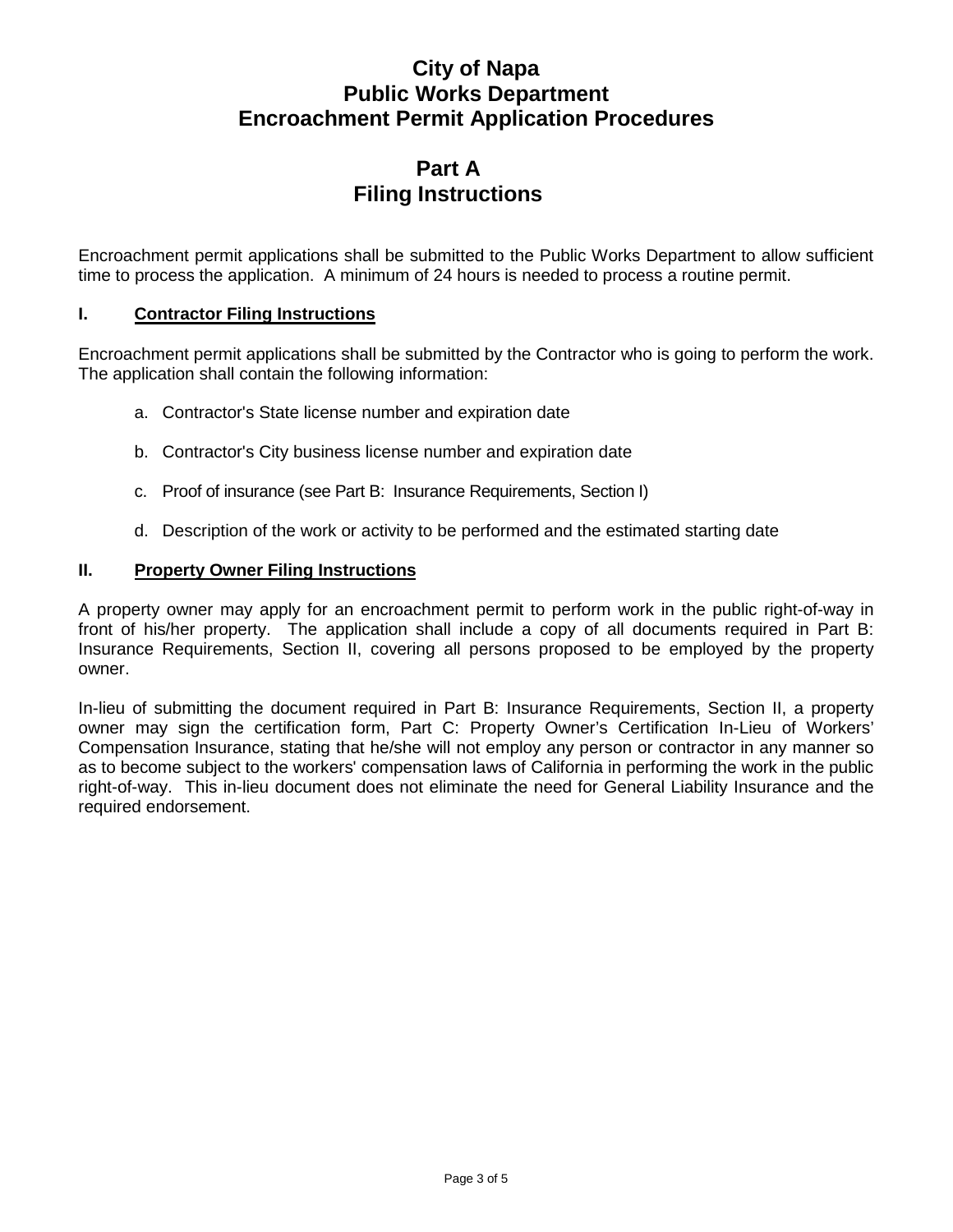### **Part B Insurance Requirements**

#### **I. Insurance Requirements For Contractors**

Contractor shall provide a Certificate (or Certificates) of Insurance, documenting the following insurance, covering the activities of the Contractor, its employees, agents and subcontractors relating to the encroachment permit. The Encroachment Permit cannot be granted without this insurance documentation.

- a. Commercial General Liability insurance in the amount of \$1,000,000 per occurrence/ \$2,000,000 annual aggregate. The City of Napa shall be named as an additional insured and be provided with 30 days prior written notice of policy cancellation (10 days for non-payment of premium).
- b. Automobile Liability insurance in the amount of \$1,000,000 per occurrence.
- c. Workers' Compensation insurance with statutory limits as required by the State of California Labor Code, or a copy of Contractor's Certificate of Consent to Self-Insure, issued by the Director of Industrial Relations. If the Contractor has no employees, in lieu of this requirement, the Contractor may sign and file the following certification:

*"I am aware of the provisions of the California Labor Code Section 3700 which requires every employer to be insured against liability for workers' compensation or to undertake self-insurance in accordance with the provisions of that code before commencing with and during the performance of the work of this encroachment permit."*

#### **II. Insurance Requirements For Small Low Risk Projects Involving Homeowners NOT Using A Contractor**

Homeowner shall provide a Certificate (or Certificates of Insurance) documenting the following insurance, covering the activities of the Homeowner and any employees relating to the encroachment permit. The Encroachment Permit cannot be granted without this insurance documentation.

- a. General Liability insurance in the amount of \$300,000 per occurrence for work in the public rightof-way estimated to be \$2500 or less, or \$500,000 per occurrence for work estimated to be over \$2500. The City of Napa named as an additional insured and shall be provided with 30 days prior written notice of policy cancellation (10 days for non-payment of premium).
- b. Automobile Liability insurance in the amount of \$300,000 per occurrence for work in the public right-of-way estimated to be \$2500 or less, or \$500,000 per occurrence for work estimated to be over \$2500. *This requirement can be deleted if the homeowner certifies that vehicles will not be used for any of the work.*
- c. Workers' Compensation insurance with statutory limits as required by the State of California Labor Code. *This requirement may be deleted if the homeowner certifies that no employees or contractors will be used for the work.* The Part C form must be used for this certification.